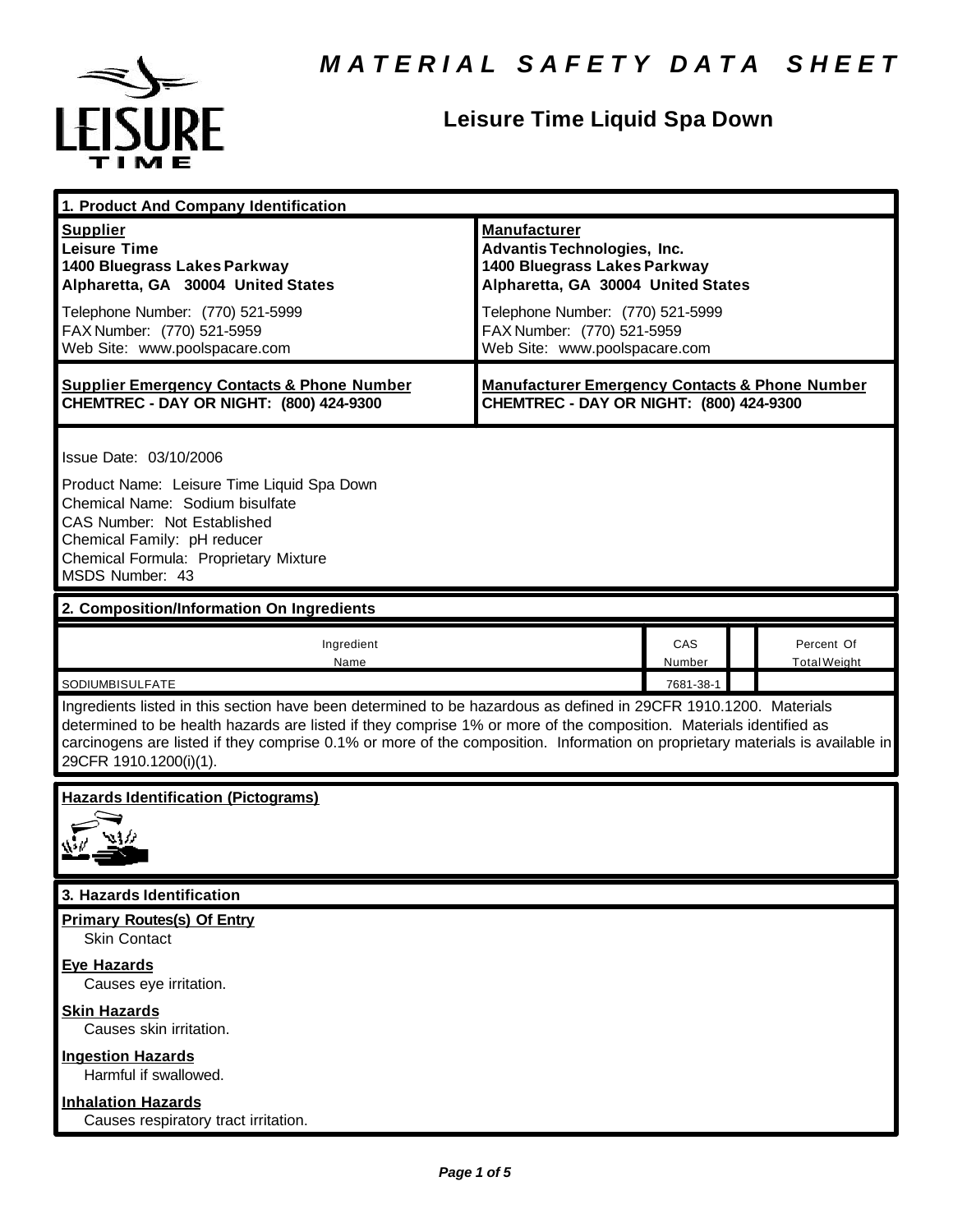## **Leisure Time Liquid Spa Down**

# **3. Hazards Identification - Continued Signs And Symptoms** Irritation of Eyes, Skin and Respiratory Passages **First Aid (Pictograms) 4. First Aid Measures Eye** In case of contact, hold eyelids apart and immediately flush eyes with plenty of water for at least 15 minutes. Call a physician or a poison control center immediately. **Skin** In case of contact, immediately flush skin with soap and plenty of water. Remove contaminated clothing and shoes. **Ingestion** DO NOT INDUCE VOMITING. Call a physician or a poison control center immediately. If victim is fully conscious, give one or two cups of water or milk to drink. **Inhalation** If breathing is difficult, give oxygen. If inhaled, remove to fresh air. **Fire Fighting (Pictograms)**



## **5. Fire Fighting Measures**

Flash Point: N/A °F Flammability Class: N/A

### **Fire And Explosion Hazards**

At temperatures in excess of 570 F, hazardous fumes of sulfur dioxide and sulfur trioxide are evolved. Use forced draft ventilation or gas mask.

## **Extinguishing Media**

Use the appropriate extinguishing media for the surrounding fire.

### **Fire Fighting Instructions**

Firefighters should wear self-contained breathing apparatus and full protective gear. Water can be used to cool and protect exposed material.

### **6. Accidental Release Measures**

Clean up spill immediately. Contain and/or absorb spill with inert material (e.g. sand, vermiculite). Neutralize spill area with soda ash or lime. Flush spill area with water. Use appropriate containers to avoid environmental contamination.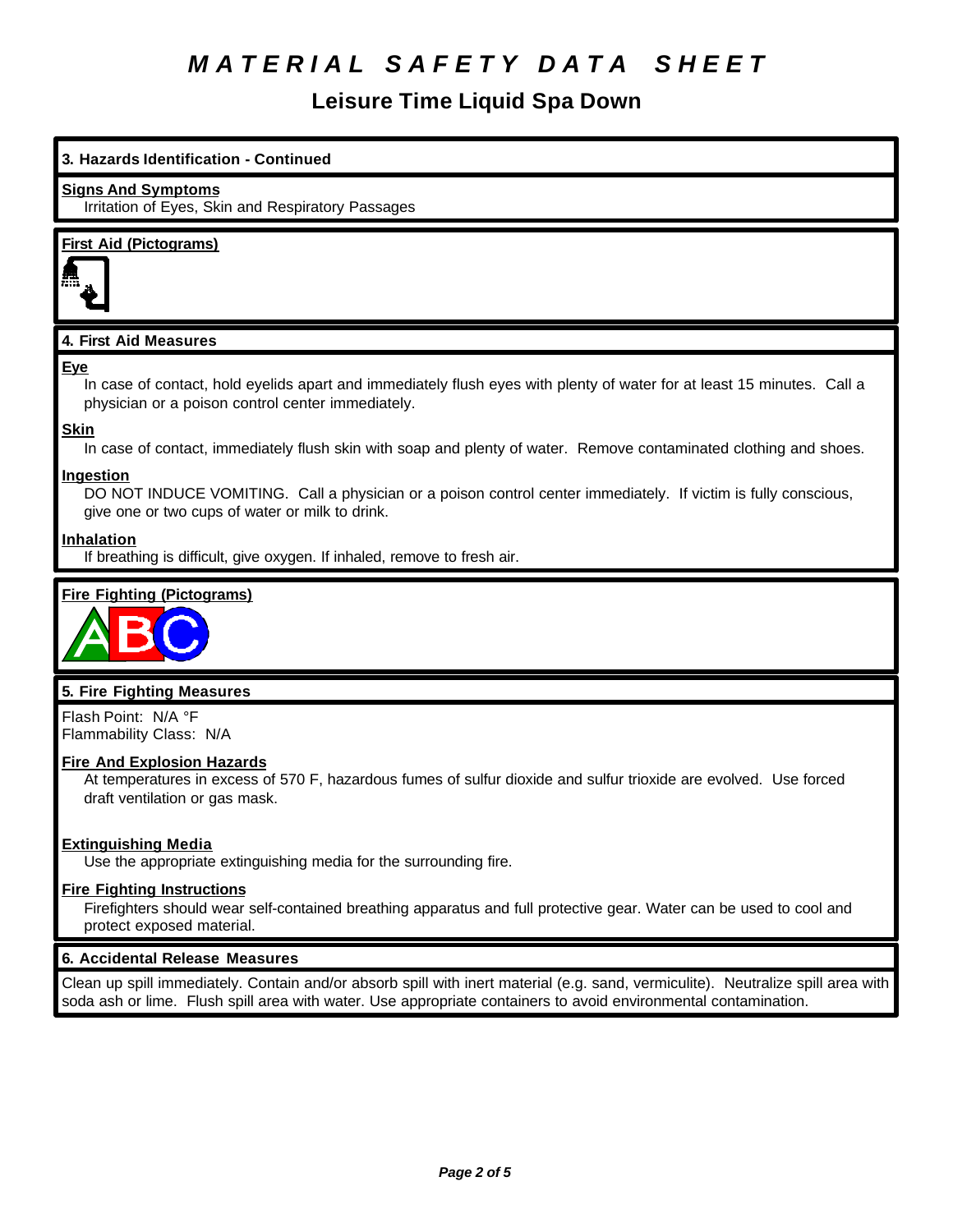## **Leisure Time Liquid Spa Down**

## **Handling & Storage (Pictograms)**

2 st CONNECTIONS:

## **7. Handling And Storage**

### **Handling And Storage Precautions**

Keep out of reach of children. Store material in a cool and dry place. Keep containers tightly closed.

#### **Handling Precautions**

Use only with adequate personal protection.

#### **Storage Precautions**

Store in a cool dry place.

### **Work/Hygienic Practices**

Use safe chemical handling procedures suitable for the hazards presended by this material. Avoid contact with eyes. Solutions of this material are acidic and strongly irritating. Will attack most metals.

## **Protective Clothing (Pictograms)**



#### **8. Exposure Controls/Personal Protection**

#### **Engineering Controls**

Local exhaust acceptable. Special exhaust not required

#### **Eye/Face Protection**

Safety glasses with side shields or goggles recommended.

#### **Skin Protection**

Chemical-resistant gloves.

#### **Respiratory Protection**

None normally required.

#### **9. Physical And Chemical Properties**

#### **Appearance**

Pink liquid

#### **Odor**

Slightly Acidic

Chemical Type: Mixture Physical State: Liquid Melting Point: n/a °F Boiling Point: 220 °F Specific Gravity: 1.30 Molecular Weight: NOT DETERMINED Percent Volitales: NOT DETERMINED Vapor Pressure: NOT DETERMINED pH Factor: <1 Solubility: SOLUBLE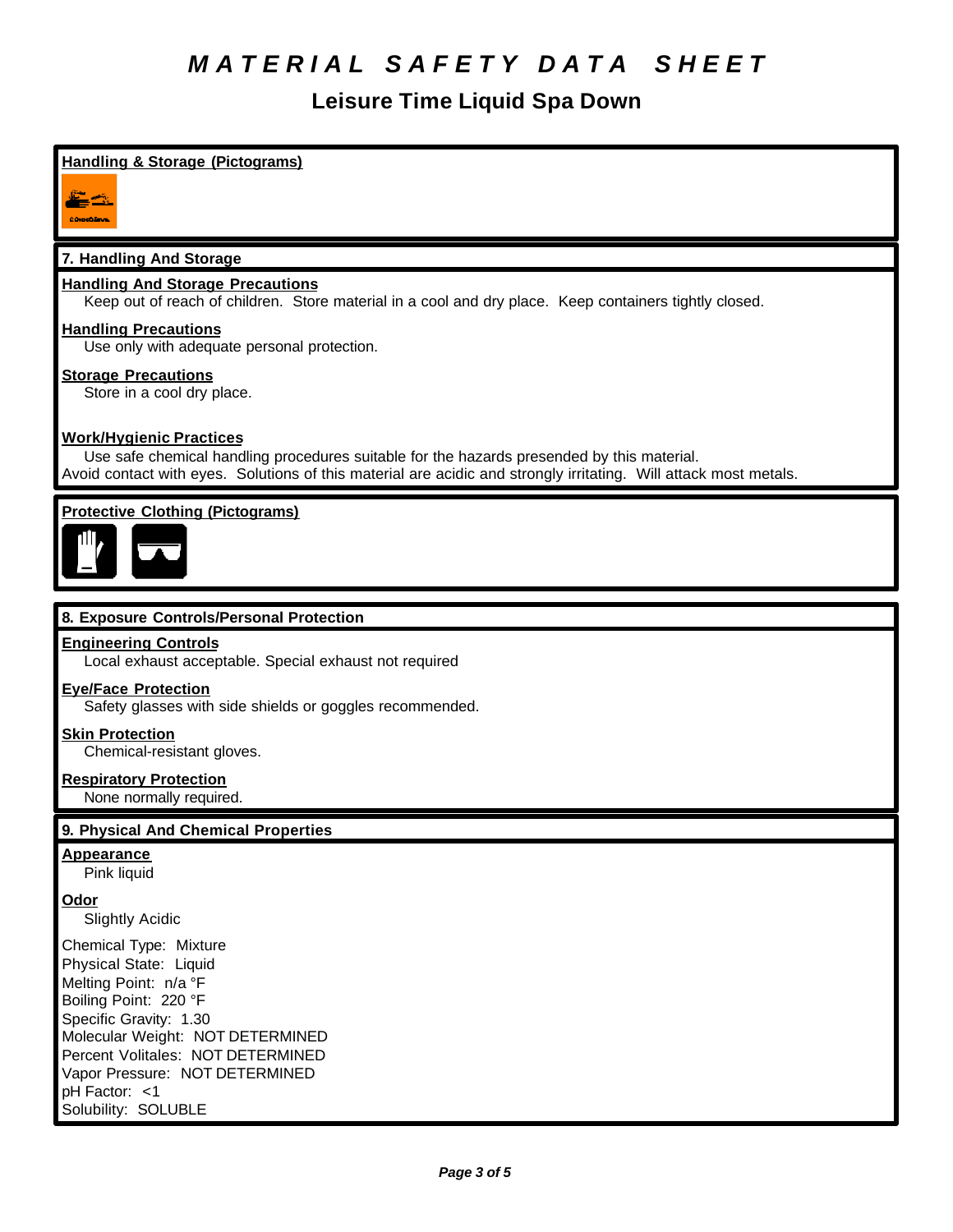## **Leisure Time Liquid Spa Down**

| 10. Stability And Reactivity                                                                                                                                                                                           |  |  |
|------------------------------------------------------------------------------------------------------------------------------------------------------------------------------------------------------------------------|--|--|
| Stability: Stable<br>Hazardous Polymerization: Will not occur.                                                                                                                                                         |  |  |
| <b>Hazardous Decomposition Products</b><br>At Temperatures in excess of 570F Hazardous fumes of Sulfer Dioxide and Sulfer Trioxide are evolved.                                                                        |  |  |
| 11. Toxicological Information                                                                                                                                                                                          |  |  |
| <b>Acute Oral Effects</b><br>LD50 Rat: $>5g/kg$                                                                                                                                                                        |  |  |
| 12. Ecological Information                                                                                                                                                                                             |  |  |
| No Data Available                                                                                                                                                                                                      |  |  |
| 13. Disposal Considerations                                                                                                                                                                                            |  |  |
| Dispose in accordance with applicable federal, state and local government regulations.                                                                                                                                 |  |  |
| 14. Transport Information                                                                                                                                                                                              |  |  |
| <b>Proper Shipping Name</b><br>Bisulfate, Aqueous Solution                                                                                                                                                             |  |  |
| <b>Hazard Class</b><br>8, PGII (<1L Consumer Commodity ORM-D)                                                                                                                                                          |  |  |
| <b>DOT Identification Number</b><br>UN2837                                                                                                                                                                             |  |  |
| 15. Regulatory Information                                                                                                                                                                                             |  |  |
| <b>Ingredient(s) - State Regulations</b><br>SODIUM BISULFATE<br>New Jersey - Workplace Hazard<br>New Jersey - Special Hazard<br>New York City - Hazardous Substance                                                    |  |  |
| <b>Canadian Regulatory Information</b><br>Class E - Corrosive Material<br>Class D, Div 2b- Poisonous or Infectious Material: other toxic effects                                                                       |  |  |
| <b>NFPA</b><br><b>HMIS</b><br><b>HEALTH</b><br>3 <br>$\bf{0}$<br>$\mathbf 0$<br><b>FLAMMABILITY</b><br>$\mathbf{1}$<br>3.<br><b>REACTIVITY</b><br>$\mathbf{1}$<br>$\mathbf{C}$<br><b>PROTECTION</b><br><b>PERSONAL</b> |  |  |
| 16. Other Information                                                                                                                                                                                                  |  |  |
| <b>Revision/Preparer Information</b><br><b>MSDS Preparer: jw3</b><br>This MSDS Superceeds A Previous MSDS Dated: 07/26/2000                                                                                            |  |  |
| <b>Disclaimer</b>                                                                                                                                                                                                      |  |  |
| No Data Available                                                                                                                                                                                                      |  |  |